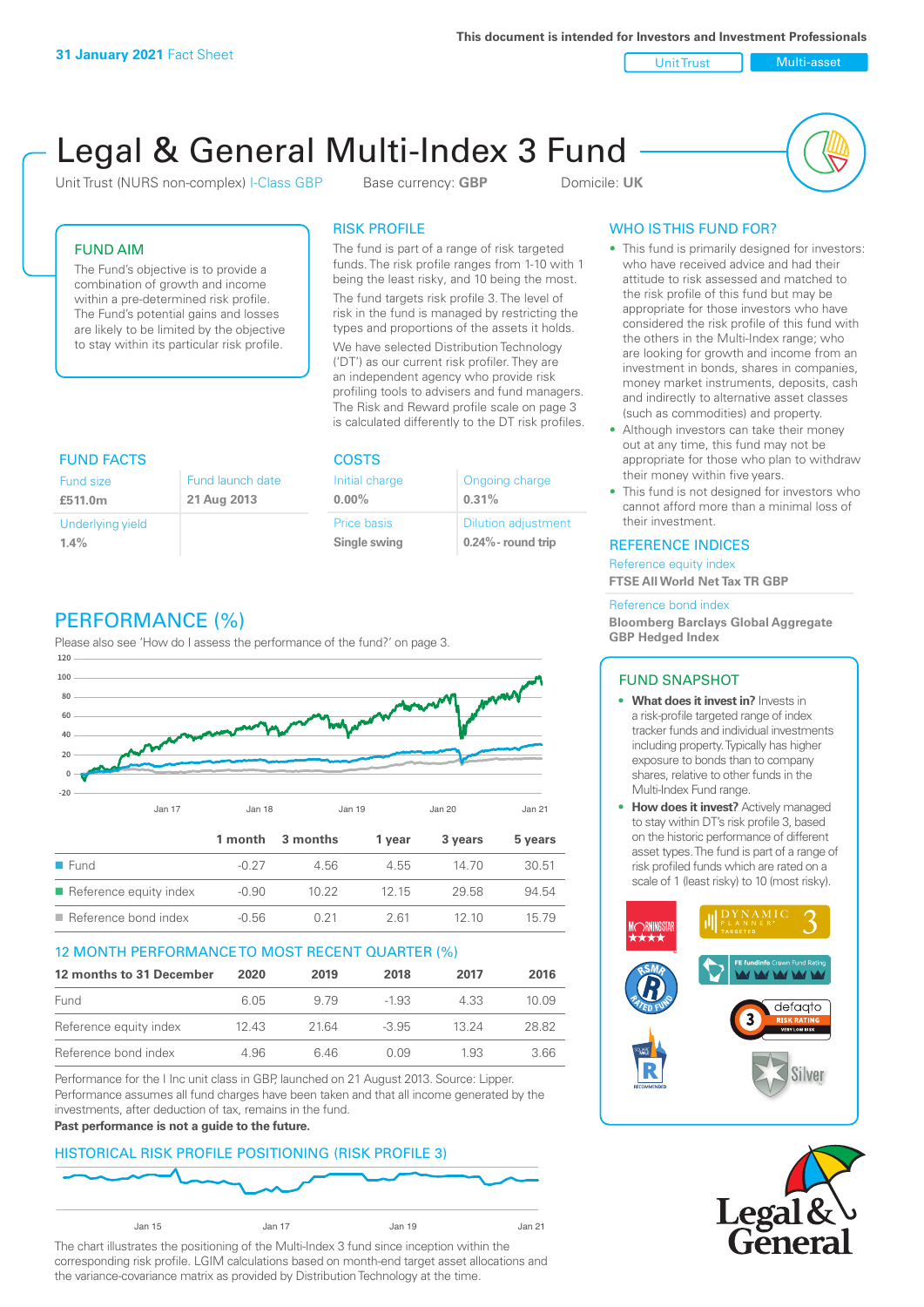# Legal & General Multi-Index 3 Fund

Unit Trust (NURS non-complex) I-Class GBP

# PORTFOLIO BREAKDOWN

All data source LGIM unless otherwise stated. Totals may not sum due to rounding.





#### FUND MANAGERS

The fund managers have responsibility for managing the multi-index fund range. They are part of the Multi-Asset Funds (MAF) team in LGIM. This team focuses on designing and managing multi-asset funds that are tailored to match the specific objectives of various client types. The team sits within a wider Asset Allocation team which combines both depth of experience with a broad range of expertise from different fields, including fund management, investment consulting and risk management roles.

# TOP 10 HOLDINGS (%)

| L&G Sterling Corporate Bond Index Fund                 | 12.0 |
|--------------------------------------------------------|------|
| Cash                                                   | 10.8 |
| L&G Global Inflation Linked Bond Index Fund            | 9.0  |
| L&G All Stocks Gilt Index Trust                        | 7.0  |
| <b>LGIM Global Corporate Bond Fund</b>                 | 7.0  |
| L&G US Index Trust                                     | 5.8  |
| <b>L&amp;G UK Index Trust</b>                          | 4.0  |
| L&G Japan Index Trust                                  | 3.5  |
| L&G High Income Trust                                  | 3.5  |
| L&G Emerging Markets Government Bond (US\$) Index Fund | 2.5  |